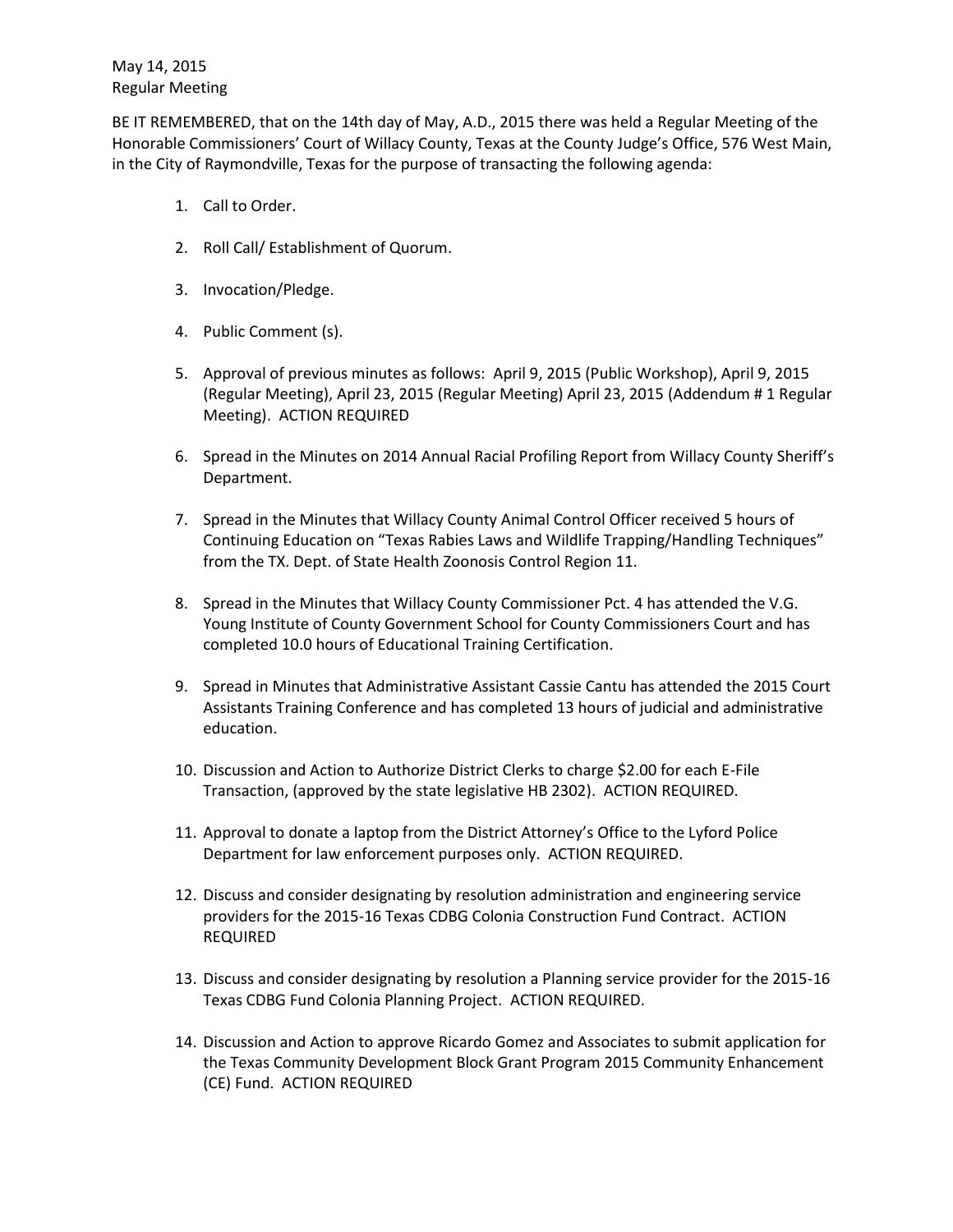- 15. Discussion and Action to accept the Certification of Warranty Paving Improvements for the La Jarra Assisted Living Facility Infrastructure Improvements Texas Capital Fund Project 711322. ACTION REQUIRED
- 16. Discussion and Action to pay the iDocket Efiling Training invoice in the amount of 2,250.00 to come out of the Capital Fund. ACTION REQUIRED
- 17. Discuss and Action on authorizing application to the Texas Coastal Management Program (CMP) Grant Cycle 21. ACTIOM REQUIRED
- 18. Approval of Monthly Reports. ACTION REQUIRED.
- 19. Approval of Treasurer's Report. ACTION REQUIRED.
- 20. Approval of Tax Collector's Report. ACTION REQUIRED.
- 21. Approval of Claims. ACTION REQUIRED.
- 22. Approval of Budget Amendments. ACTION REQUIRED.
- 23. Approval of Travel Request. ACTION REQUIRED.
- 24. Adjourn.

THE COURT MET: PRESENT:

| Aurelio Guerra, Jr., | County Judge,             |
|----------------------|---------------------------|
| Eliberto Guerra,     | Commissioner, Precinct 1, |
| Oscar De Luna,       | Commissioner, Precinct 2, |
| Alfredo Serrato,     | Commissioner, Precinct 3, |
| Eduardo Gonzales,    | Commissioner, Precinct 4, |
| Bernard Ammerman,    | County Attorney,          |
| Rebeca Saenz,        | County Auditor Assistant, |
| Rebecca Sanchez,     | County Clerk Deputy,      |

WHEREUPON, the Court was opened to the following proceedings were had to wit:

PERSONS VISITING THE COURT: Armando Prado George E. Lazaro Oralia Cardenas Rebeca Saenz Perla De Luna Roseanna Ramirez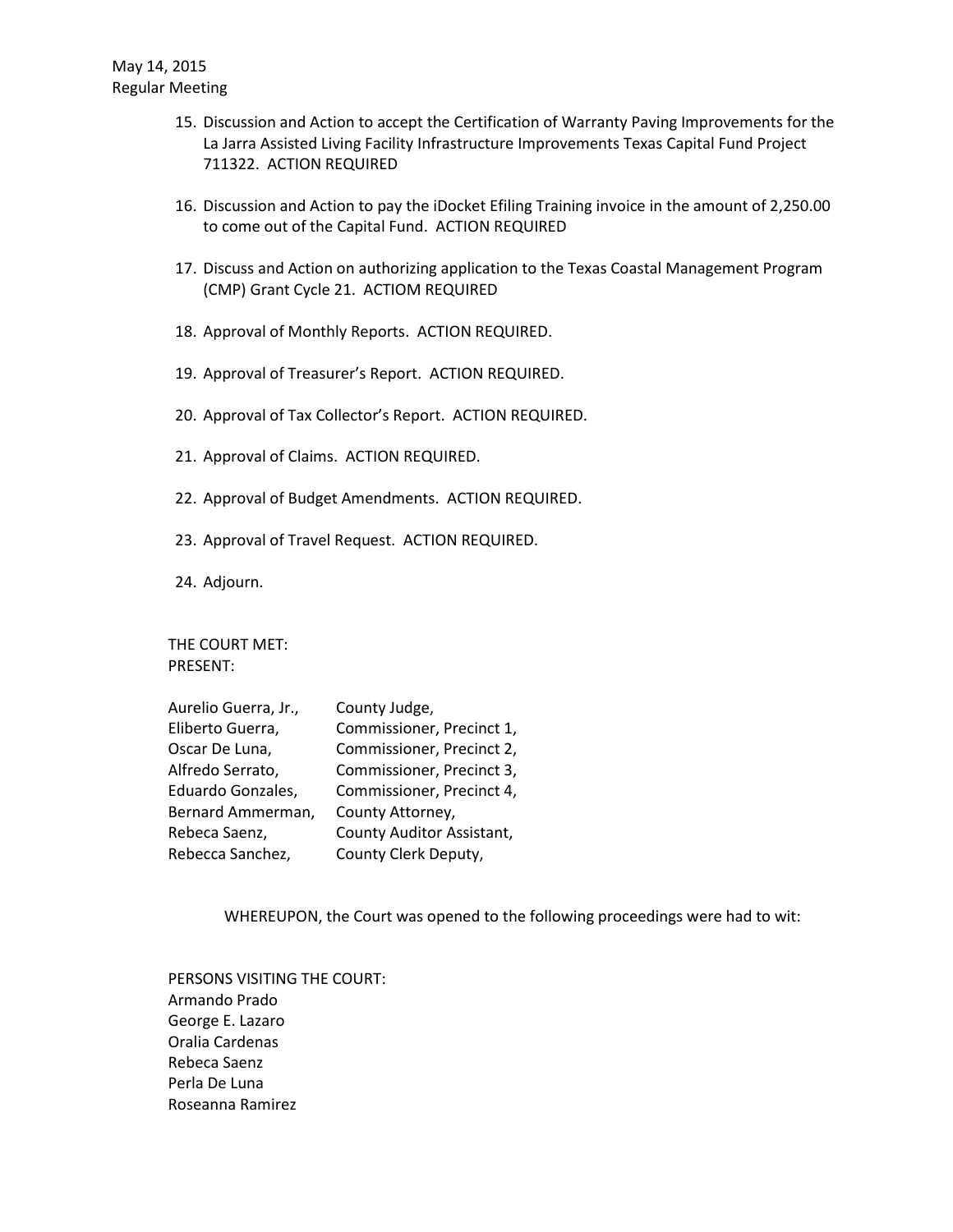- 1. Call to Order Chairman Aurelio Guerra, Jr.
- 2. Roll Call/Establishment of Quorum All Present
- 3. Pledge/Invocation Commissioner Gonzales
- 4. Public Comment(s) None

Agenda # 5 IN REGARDS TO APPROVAL OF PREVIOUS MINUTES AS FOLLOWS: APRIL 9, 2015 (PUBLIC WORKSHOP), APRIL 9, 2015 (REGULAR MEETING), APRIL 23, 2015 (REGULAR MEETING), APRIL 23, 2015 (ADDENDUM # 1 REGULAR MEETING)

Motion was made by Commissioner Serrato, seconded by Commissioner De Luna for approval of previous minutes as follows: April 9, 2015 (Public Workshop), April 9, 2015 (Regular Meeting), April 23, 2015 (Regular Meeting), April 23, 2015 (Addendum #1 Regular Meeting). Motion was put before the Court by the Chairman. Commissioners Guerra, De Luna, Serrato and Gonzales voting AYE. NAYS NONE. Motion was declared carried.

Agenda # 6 SPREAD IN THE MINUTES ON 2014 ANNUAL RACIAL PROFILING REPORT FROM WILLACY COUNTY SHERIFF'S DEPARTMENT

Motion was made by Commissioner De Luna, seconded by Commissioner Serrato for approval to spread in the minutes on 2014 Annual Racial Profiling Report from Willacy County Sheriff's Department.

Motion was withdrawn by Commissioners De Luna and Serrato, no action was required on this item only to spread in the minutes was requested. As per the Chairman, spread in the minutes on 2014 Annual Racial Profiling Report from Willacy County Sheriff's Department.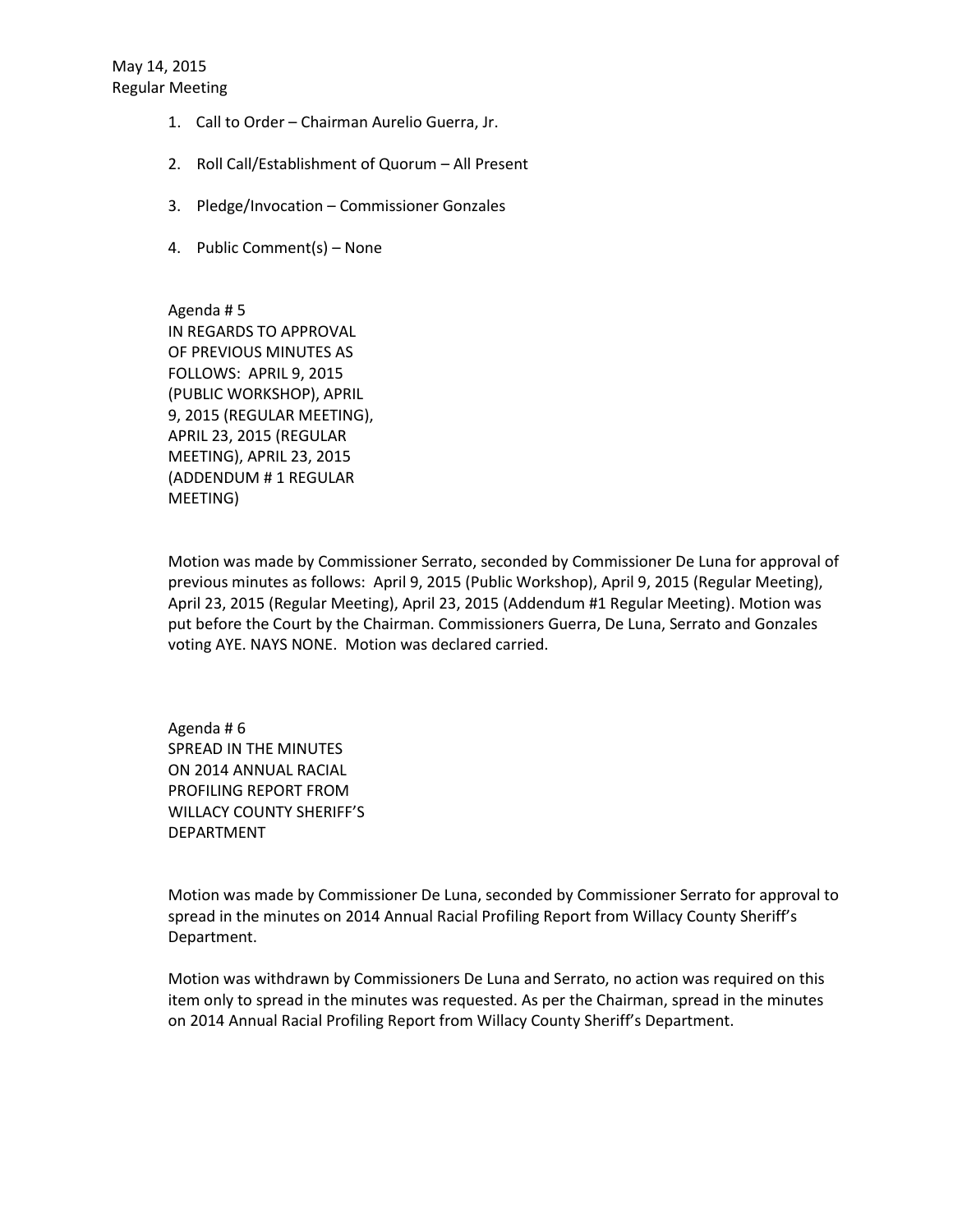> Agenda # 7 SPREAD IN THE MINUTES THAT WILLACY COUNTY ANIMAL CONTROL OFFICER RECEIVED 5 HOURS OF CONTINUING EDUCATION ON "TEXAS RABIES LAWS AND WILDLIFE TRAPPING/ HANDLING TECHNIQUES" FROM THE TX. DEPT. OF STATE HEALTH ZOONOSIS CONTROL REGION 11

As per the Chairman, spread in the minutes that Willacy County Animal Control Officer received 5 hours of Continuing Education on "Texas Rabies Laws and Wildlife Trapping/Handling Techniques" from the TX. Dept. of State Health Zoonosis Control Region 11.

Agenda # 8 SPREAD IN THE MINUTES THAT WILLACY COUNTY COMMISSIONER PCT. 4 HAS ATTENDED THE V.G. YOUNG INSTITUTE OF COUNTY GOVERNMENT SCHOOL FOR COUNTY COMMISSIONERS COURT AND HAS COMPLETED 10.0 HOURS OF EDUCATIONAL TRAINING CERTIFICATION

As per the Chairman, spread in the minutes that Willacy County Commissioner Pct. 4 has attended the V.G. Young Institute of County Government School for County Commissioners Court and has completed 10.0 hours of Educational Training Certification.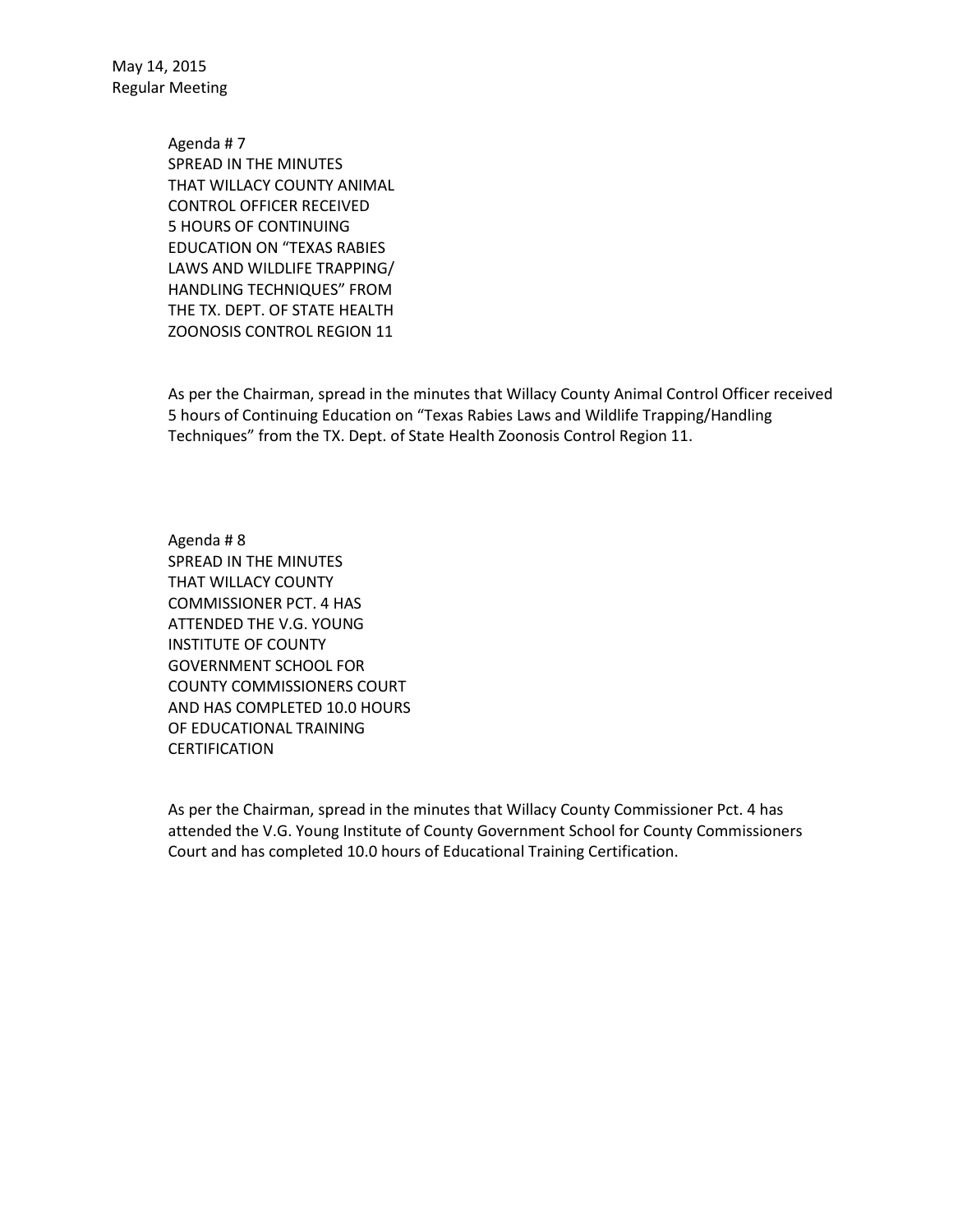> Agenda # 9 SPREAD IN MINUTES THAT ADMINISTRATIVE ASSISTANT CASSIE CANTU HAS ATTENDED THE 2015 COURT ASSISTANTS TRAINING CONFERENCE AND HAS COMPLETED 13 HOURS OF JUDICIAL AND ADMINISTRATIVE EDUCATION

As per the Chairman, spread in the minutes that Administrative Assistant Cassie Cantu has attended 2015 Court Assistants Training Conference and has completed 13 hours of judicial and administrative education.

Agenda # 10 DISCUSSION AND ACTION TO AUTHORIZE DISTRICT CLERKS TO CHARGE \$2.00 FOR EACH E-FILE TRANSACTION, (APPROVED BY THE STATE LEGISLATIVE HB 2302)

Motion was made by Commissioner Serrato, seconded by Commissioner Gonzales for approval to authorize the District Clerk to charge \$2.00 for each E-File Transaction, (approved by the State Legislative HB 2302). Motion was put before the Court by the Chairman. Commissioners Guerra, De Luna, Serrato and Gonzales voting AYE. NAYS NONE. Motion was declared carried.

Agenda # 11 IN REGARDS TO APPROVAL TO DONATE A LAPTOP FROM THE DISTRICT ATTORNEY'S OFFICE TO THE LYFORD POLICE DEPARTMENT FOR LAW ENFORCEMENT PUPOSES ONLY

Motion was made by Commissioner Guerra, seconded by Commissioner De Luna for approval to donate a laptop from the District Attorney's Office to the Lyford Police Department for law enforcement purposes only. Motion was put before the Court by the Chairman. Commissioners Guerra, De Luna, Serrato and Gonzales voting AYE. NAYS NONE. Motion was declared carried.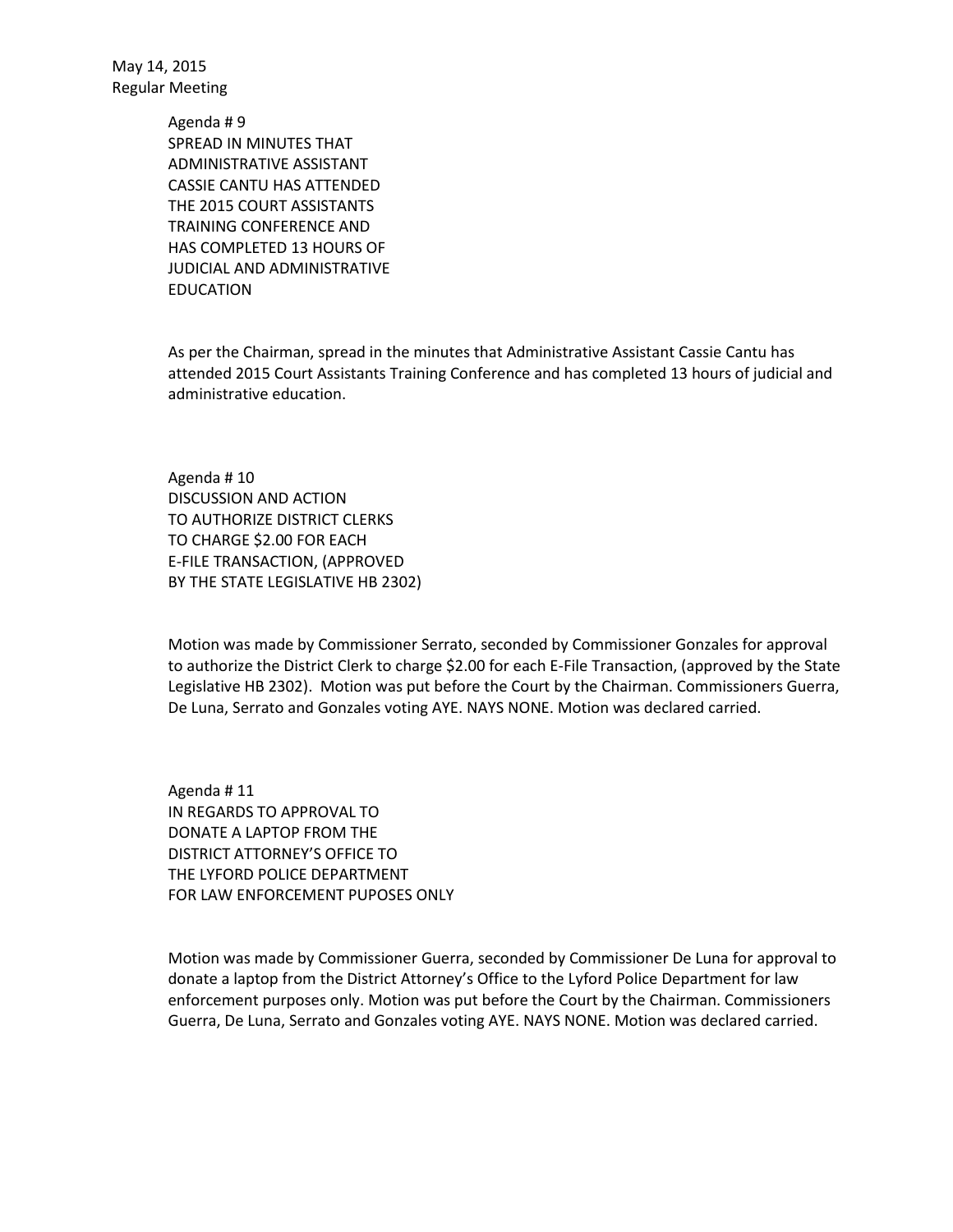> Agenda # 12 IN REGARDS TO DISCUSS AND CONSIDER DESIGNATING BY RESOLUTION ADMINISTRATION AND ENGINEERING SERVICE PROVIDERS FOR THE 2015-16 TEXAS CDBG COLONIA CONSTRUCTION FUND CONTRACT

Motion was made by Commissioner Guerra, seconded by Commissioner De Luna for approval of designating by resolution Administration and Engineering Service Providers for the 2015-16 Texas CDBG Colonia Construction Fund Contract. Motion was put before the Court by the Chairman. Commissioners Guerra, De Luna, Serrato and Gonzales voting AYE. NAYS NONE. Motion was declared carried.

Agenda # 13 IN REGARDS TO DISCUSS AND CONSIDER DESIGNATING BY RESOLUTION A PLANNING SERVICE PROVIDER FOR THE 2015-16 TEXAS CDBG FUND COLONIA PLANNING PROJECT

Motion was made by Commissioner Guerra, seconded by Commissioner Gonzales for approval of designating by resolution a Planning Service Provider for the 2015-16 Texas CDBG Fund Colonia Planning Project. Motion was put before the Court by the Chairman. Commissioners Guerra, De Luna, Serrato and Gonzales voting AYE. NAYS NONE. Motion was declared carried.

Agenda # 14 DISCUSSION AND ACTION TO APPROVE RICARDO GOMEZ AND ASSOCIATES TO SUBMIT APPLICATION FOR THE TEXAS COMMUNITY DEVELOPMENT BLOCK GRANT PROGRAM 2015 COMMUNITY ENHANCEMENT (CE) FUND

Motion was made by Commissioner Gonzales, seconded by Commissioner De Luna to approve Ricardo Gomez and Associates to submit application for the Texas Community Development Block Grant Program 2015 Community Enhancement (CE) Fund. Motion was put before the Court by the Chairman. Commissioners De Luna, Serrato and Gonzales voting AYE. NAYS NONE. Motion was declared carried.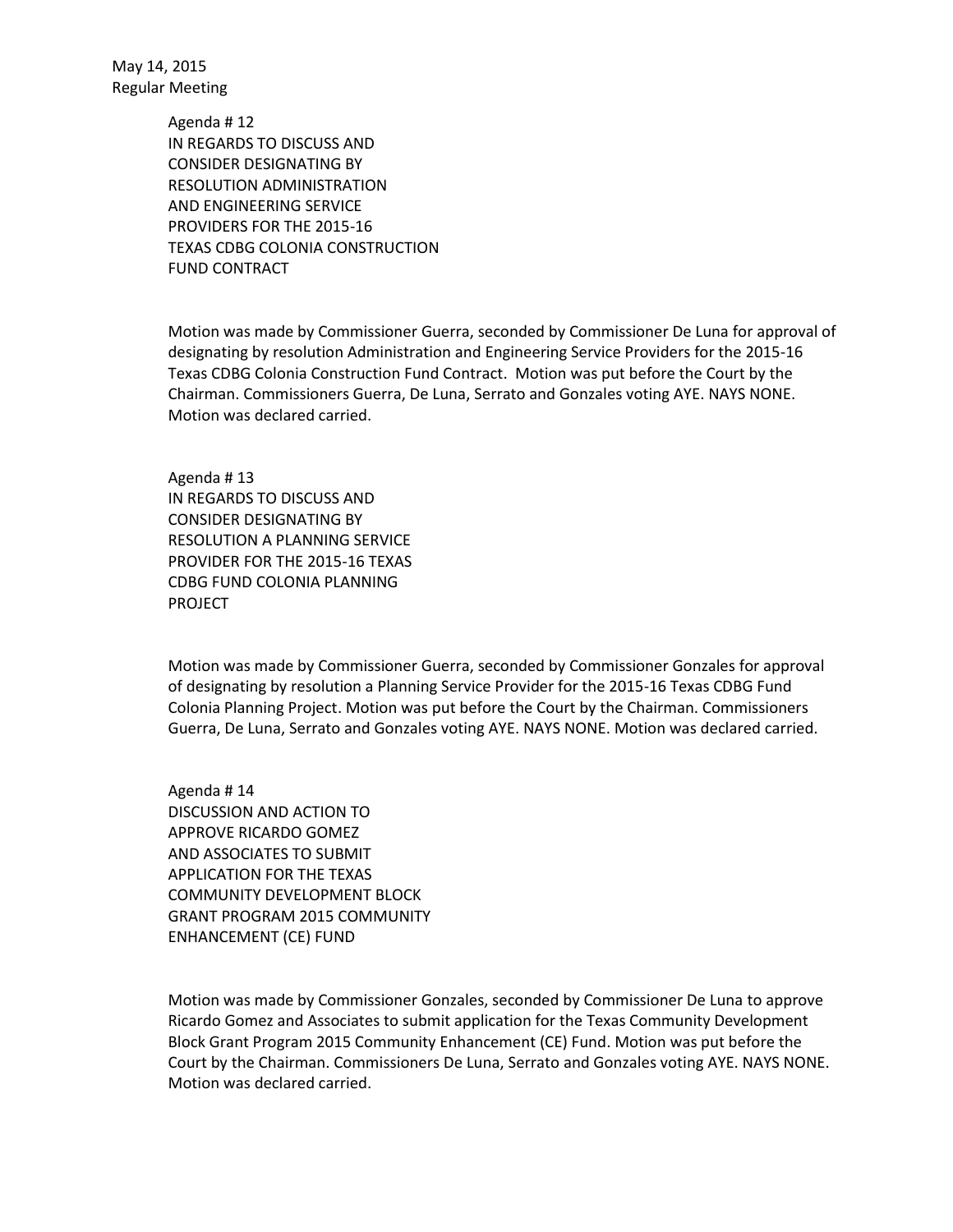## **Commissioner Guerra step out of the meeting during the discussion of item number 14.**

Agenda # 15 DISCUSSION AND ACTION TO ACCEPT THE CERTIFICATION OF WARRANTY PAVING IMPROVEMENTS FOR THE LA JARRA ASSISTED LIVING FACILITY INFRASTRUCTURE IMPROVEMENTS TEXAS CAPITAL FUND PROJECT 711322

Motion was made by Commissioner De Luna, seconded by Commissioner Gonzales for approval to accept the Certification of Warranty Paving Improvements for the La Jarra Assisted Living Facility Infrastructure Improvements Texas Capital Fund Project 711322. Motion was put before the Court by the Chairman. Commissioners De Luna, Serrato and Gonzales voting AYE. NAYS NONE. Motion was declared carried.

Agenda # 16 DISCUSSION AND ACTION TO PAY THE IDOCKET EFILING TRAINING INVOICE IN THE AMOUNT OF 2,250.00 TO COME OUT OF THE CAPITAL FUND

Motion was made by the Chairman, seconded by Commissioner De Luna for approval to pay the iDocket Efiling Training invoice in the amount of \$2,250.00 to be paid out of the Capital Fund. Motion was put before the Court by the Chairman. Commissioners De Luna, Serrato and Gonzales voting AYE. NAYS NONE. Motion was declared carried.

Agenda # 17 IN REGARDS TO DISCUSS AND ACTION ON AUTHORIZING APPLICATION TO THE TEXAS COASTAL MANAGEMENT PROGRAM (CMP) GRANT CYCLE 21

Motion was made by Commissioner Gonzales, seconded by Commissioner De Luna for approval of authorizing application to the Texas Coastal Management Program (CMP) Grant Cycle 21. Motion was put before the Court by the Chairman. Commissioners De Luna, Serrato and Gonzales voting AYE. NAYS NONE. Motion was declared carried.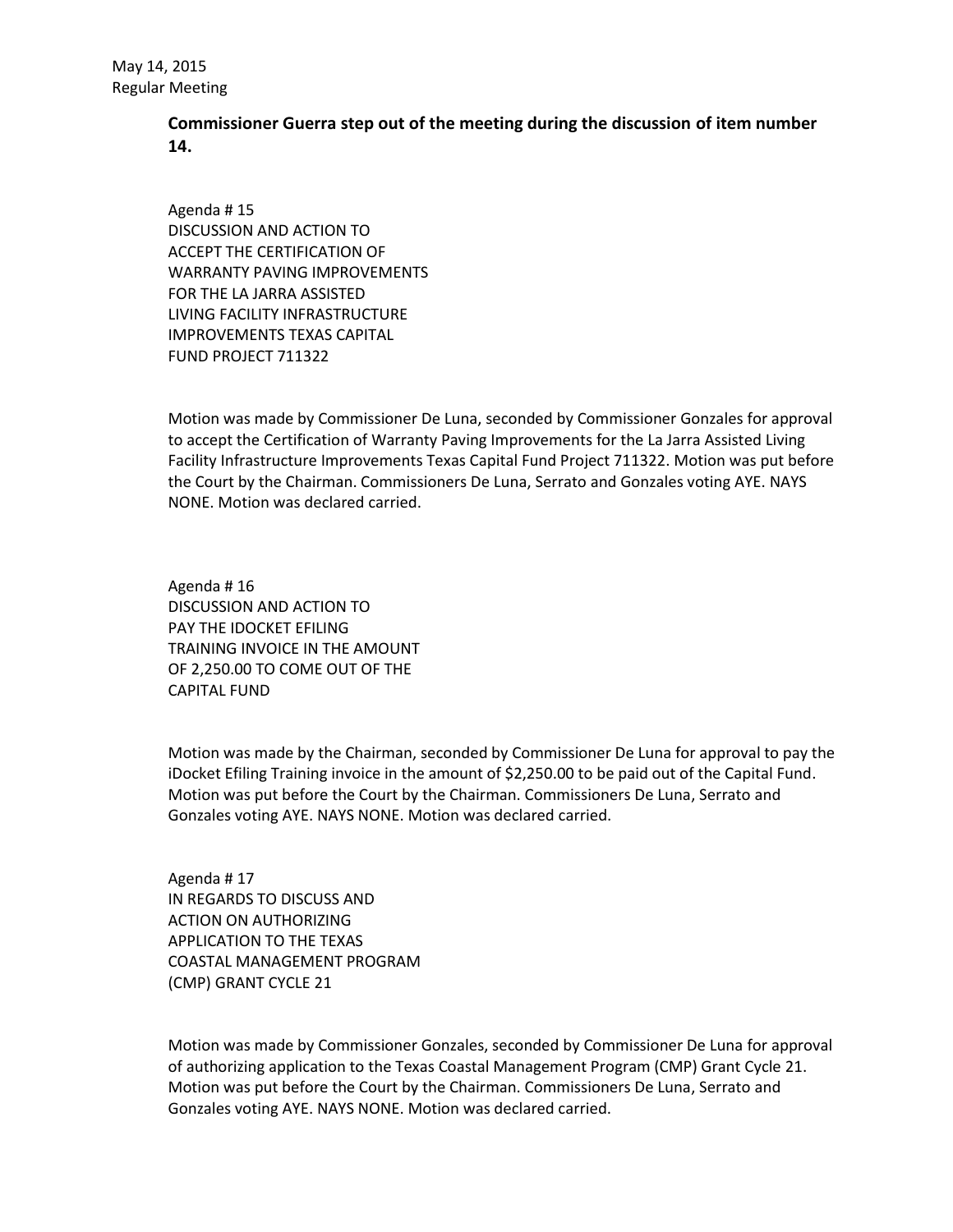Agenda # 18 IN REGARDS TO APPROVAL OF MONTHLY REPORTS

Motion was made by Commissioner De Luna, seconded by Commissioner Serrato for approval of Monthly Reports, as presented. Motion was put before the Court by the Chairman. Commissioners De Luna, Serrato and Gonzales voting AYE. NAYS NONE. Motion was declared carried.

Agenda # 19 IN REGARDS TO APPROVAL OF TREASURER'S REPORT

Motion was made by Commissioner Serrato, seconded by Commissioner De Luna for approval of Treasurer's Report, as presented. Motion was put before the Court by the Chairman. Commissioners De Luna, Serrato and Gonzales voting AYE. NAYS NONE. Motion was declared carried.

Agenda # 20 IN REGARDS TO APPROVAL OF TAX COLLECTOR'S REPORT

Motion was made by Commissioner Serrato, seconded by Commissioner De Luna for approval of Tax Collector's Report, as presented. Motion was put before the Court by the Chairman. Commissioners De Luna, Serrato and Gonzales voting AYE. NAYS NONE. Motion was declared carried.

Agenda # 21 IN REGARDS TO APPROVAL OF CLAIMS

Motion was made by Commissioner Gonzales, seconded by Commissioner Serrato for approval of Claims, as presented including a manual claim of \$1,000.00 payable to Pink Ape Media. Motion was put before the Court by the Chairman. Commissioner De Luna, Serrato and Gonzales voting AYE. NAYS NONE. Motion was declared carried.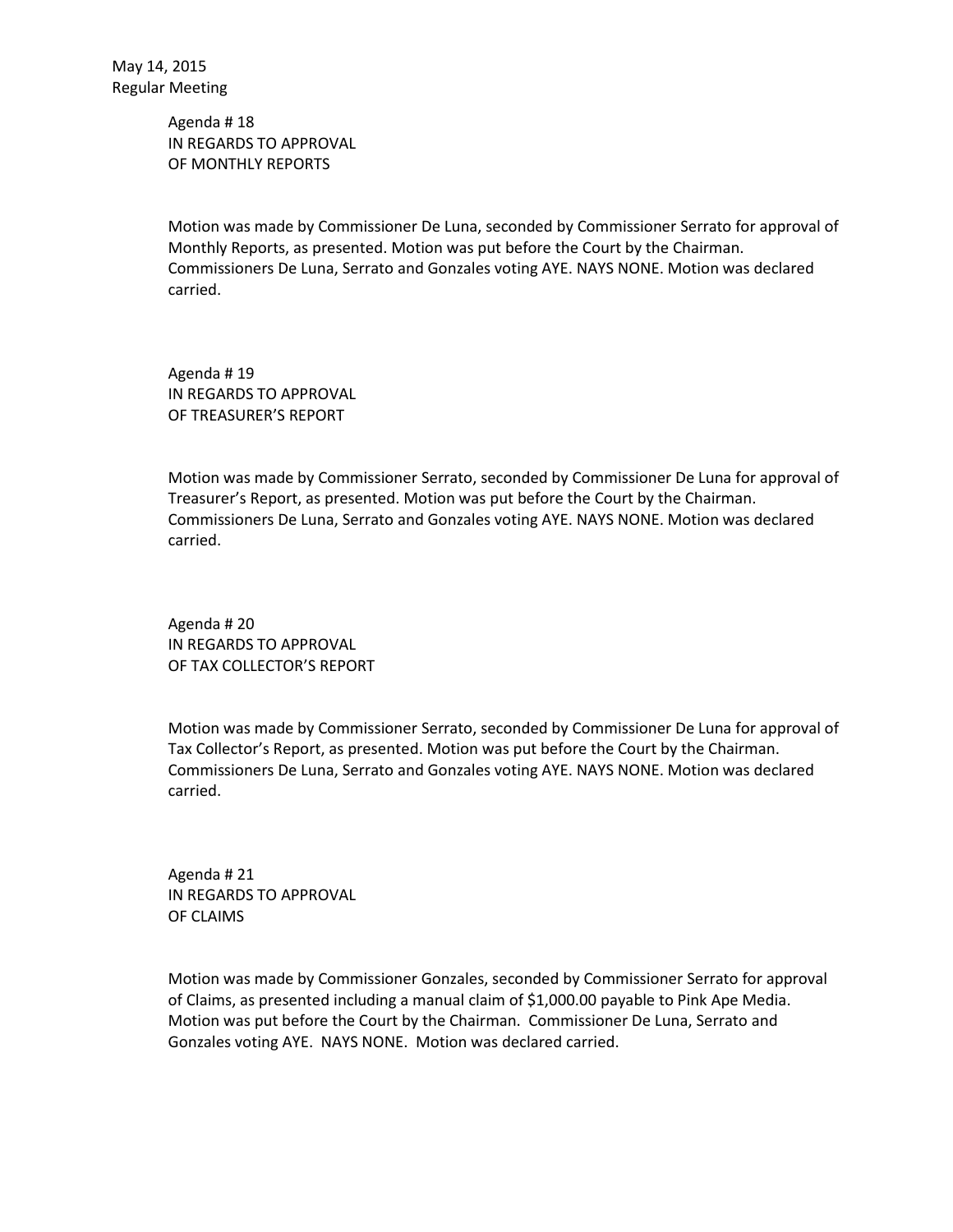Agenda # 22 IN REGARDS TO APPROVAL OF BUDGET AMENDMENTS

Motion was made by Commissioner Gonzales, seconded by Commissioner De Luna for approval of Budget Amendments, as presented. Motion was put before the Court by the Chairman. Commissioners De Luna, Serrato and Gonzales voting AYE. NAYS NONE. Motion was declared carried.

Agenda # 23 IN REGARDS TO APPROVAL OF TRAVEL REQUEST

Motion was made by Commissioner Serrato, seconded by Commissioner De Luna that the following travel requests be approved:

- 1. Juvenile Probation Department, Raul Garza and Maria Lydia Ambriz to San Antonio, Texas on July 27-28, 2015.
- 2. Juvenile Probation Department, Raul Garza and Letty Esparza to San Antonio, Texas on July 29, 2015.
- 3. County Engineer, Raul Flores to San Antonio, Texas on May 19-24, 2015.
- 4. County Inspector, Amos Prado to San Antonio, Texas on May 19-24, 2015.
- 5. Extension Office, Omar Gonzales to College Station, Texas on June 9-11, 2015.
- 6. Extension Office, Omar Gonzales to Robstown, Texas on June 19, 2015.
- 7. Extension Office, Omar Gonzales to Uvalde, Texas on June 23-26, 2015.
- 8. D.A's Office, for one person to San Antonio, Texas on August 17-20, 2015.
- 9. Sheriff's Office, Larry G. Spence and Joe Jimenez to San Antonio, Texas on July 17-22, 2015.
- 10. 197<sup>th</sup> District Court, Veronica Caballero and Jess Flores to San Marcos, Texas on June 14-19, 2015.
- 11. 197<sup>th</sup> District Court, Sydnee Schwab to Frisco, Texas on June 25-28, 2015.
- 12. Justice of the Peace Office, Yesenia Rosas to South Padre Island, Texas on June 22-26, 2015.
- 13. Justice of the Peace Office, Juan Salinas, Rodolfo Cantu and Flor Montes to South Padre Island, Texas on June 22-26, 2015.
- 14. Constable Precinct 1, Albert Oviedo to South Padre Island, Texas on June 22-26, 2015.
- 15. D.A.'s Office, for one person to Austin, Texas on June 19, 2015.
- 16. County Treasurer, Ruben Cavazos to San Antonio, Texas on June 8-10, 2015.
- 17. Justice of the Peace, Beatrice Ybarra to Corpus Christi, Texas on July 26-27, 2015.

Motion was put before the Court by the Chairman. Commissioners De Luna, Serrato and Gonzales voting AYE. NAYS NONE. Motion was declared carried.